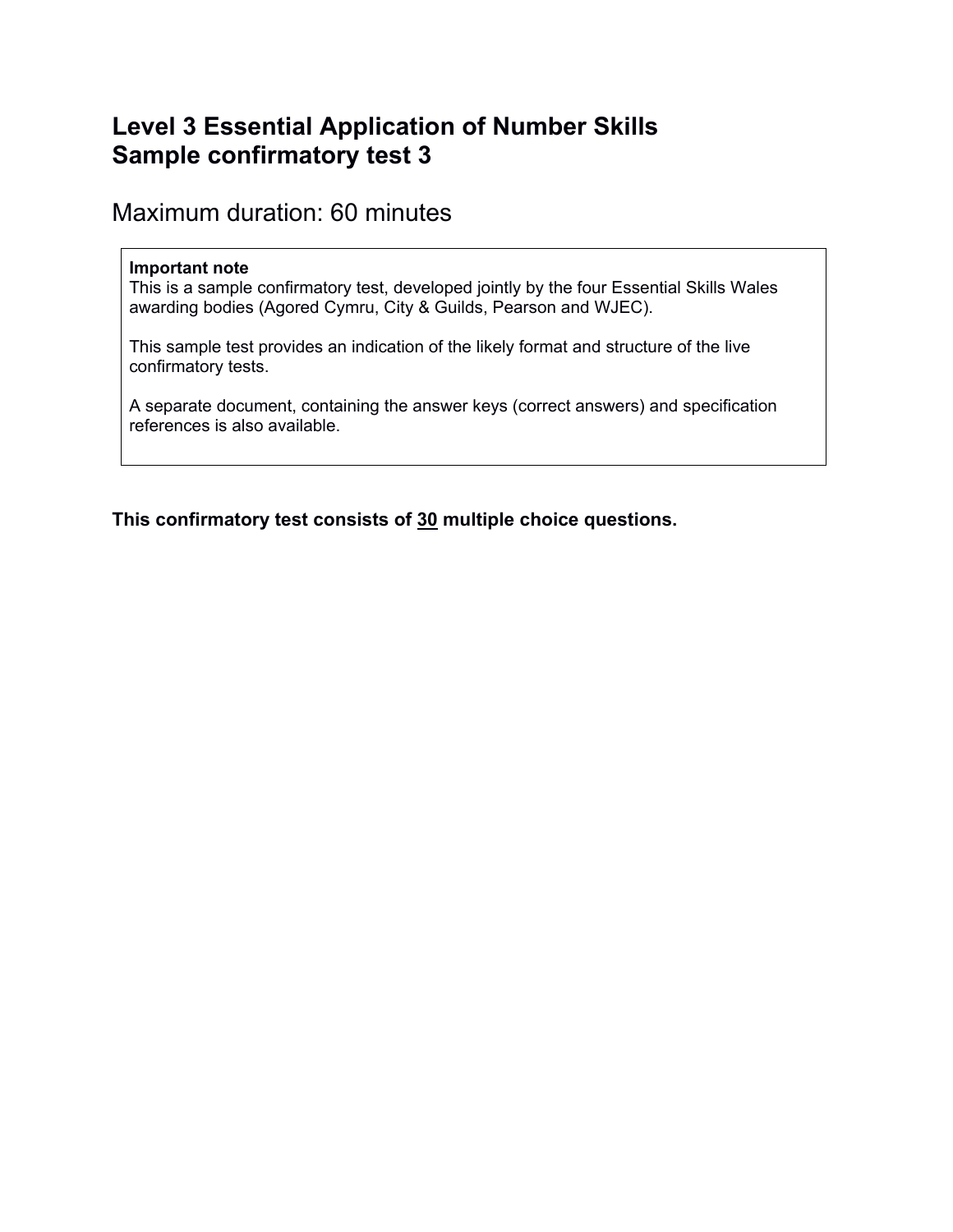#### Questions 1 to 6 are about trains.

 $\mathbf{1}$ A train travels past a signal at a speed of 108 kilometres per hour.

The total length of the train is 270 metres.

How long does the train take to pass the signal?

- 9 seconds  $\mathsf{a}$
- $b$ 25 seconds
- 90 seconds  $\mathbf{C}$
- 250 seconds d
- $\overline{2}$ The train takes 25 wagons full of goods to a port twice a day.

Each wagon holds 32 tonnes.

The train runs five days a week for 50 weeks a year.

If the rail line closed, the goods would be carried by lorry.

Each lorry takes a 16 tonne load.

How many lorry loads would be needed to transport the goods carried each year by the train?

- 1250 a
- 2500  $\mathsf{b}$
- 12500  $\mathbf{c}$
- $\mathsf{d}$ 25000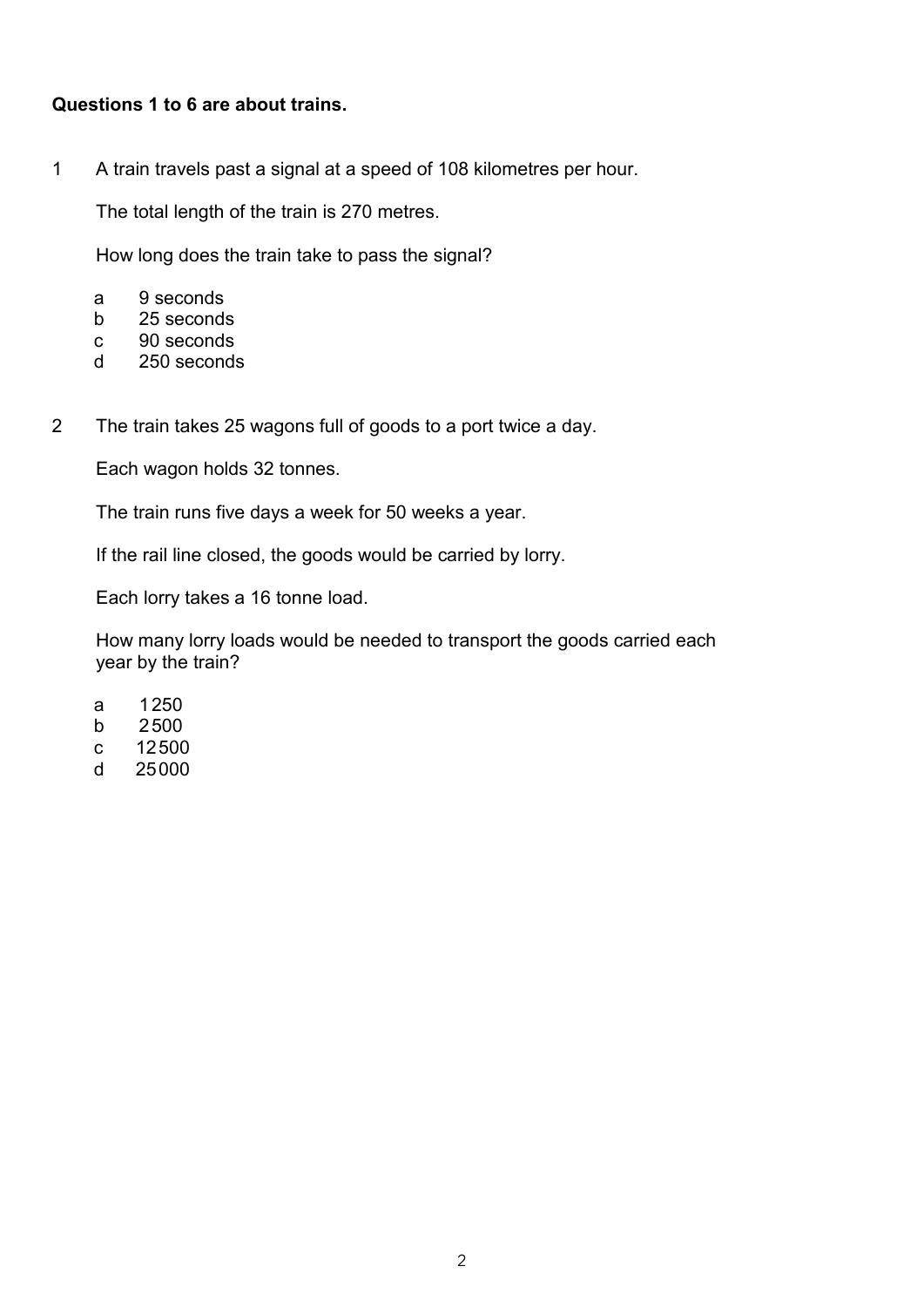3 This pie chart shows the weight of goods carried on a rail line in 2014.



Goods carried on a rail line, 2014

The weight of consumer products carried was 7.2 million tonnes. The angle of the sector representing consumer products is 120°

The angle of the sector representing solid fuels is 90°

How many millions of tonnes of solid fuels were carried on the rail line in 2014?

- $1.8$ a
- $2.4$  $\mathsf b$
- $\mathbf{C}$ 5.4
- 9.6  $\mathsf{d}$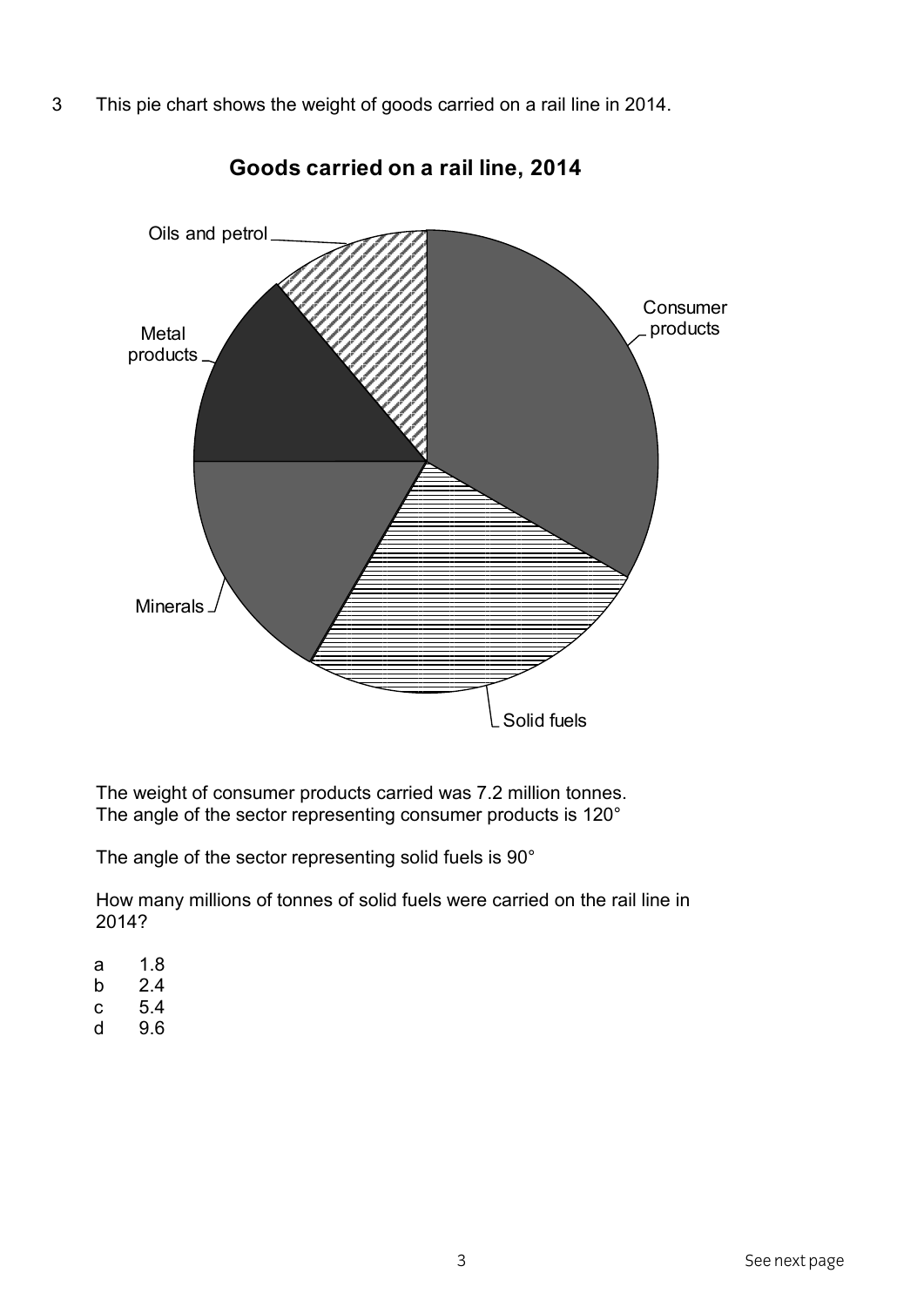$\overline{4}$ In 2015, 22.2 million tonnes of goods were carried on the rail line.

This is expected to increase by 0.8% per year over the next 5 years.

Which calculation gives the expected weight of goods carried on the rail line in 2020, in millions of tonnes?

 $22.2 \times (1.08)^5$ a  $22.2 \times (1.008)^5$  $b$  $\mathbf{C}$  $22.2 \times 1.08 \times 5$  $\mathsf{d}$  $22.2 \times 1.008 \times 5$ 

5 A group of train enthusiasts wants to run an old steam engine on the rail line.

The steam engine is 70 feet 6 inches long.

Use this information:

1 foot =  $12$  inches 1 inch is equivalent to 2.5 cm

What is the length of the steam engine in metres?

- $8.46<sub>m</sub>$  $\mathsf{a}$
- $8.55 m$  $b$
- $21.06 m$  $\mathbf{C}$
- $21.15 m$  $\mathsf{d}$
- 6 A model of a locomotive is made.

The actual length is 15.0 metres. The model has a scale of 1:75

What is the length of the model locomotive?

- $\mathbf{a}$  $2 \text{ cm}$
- 5 cm  $b$
- 20 cm  $\mathbf{C}$
- $\mathsf{d}$ 50 cm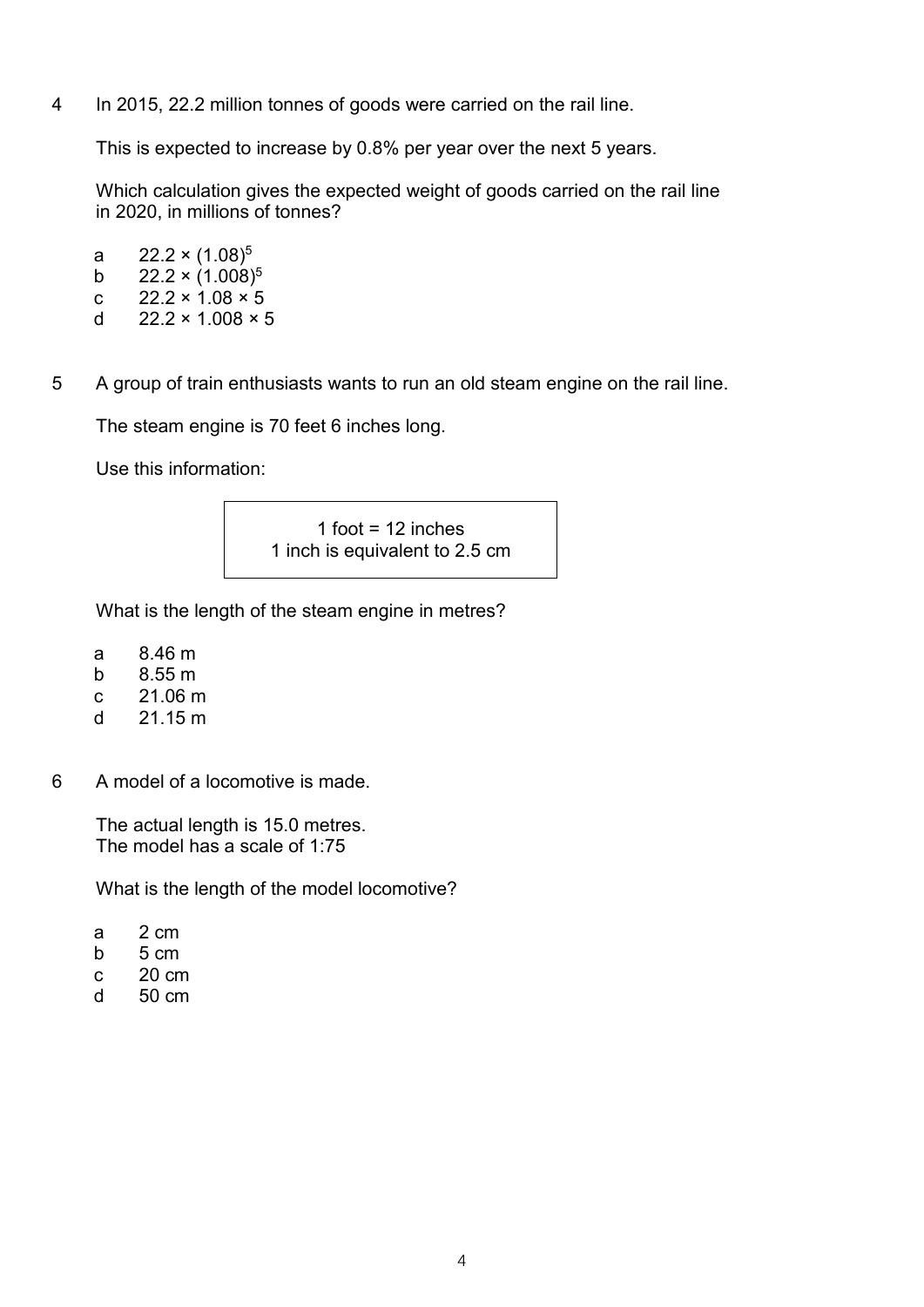# Questions 7 to 10 are about the population of Wales.



This graph shows an estimate of the future population of Wales from  $\overline{7}$ 2015 to 2025.

In which year is the male population expected to reach 1.57 million?

- 2016-17 a
- 2020-21  $\mathsf b$
- 2022-23  $\mathbf{C}$
- 2023-24  $\mathsf{d}$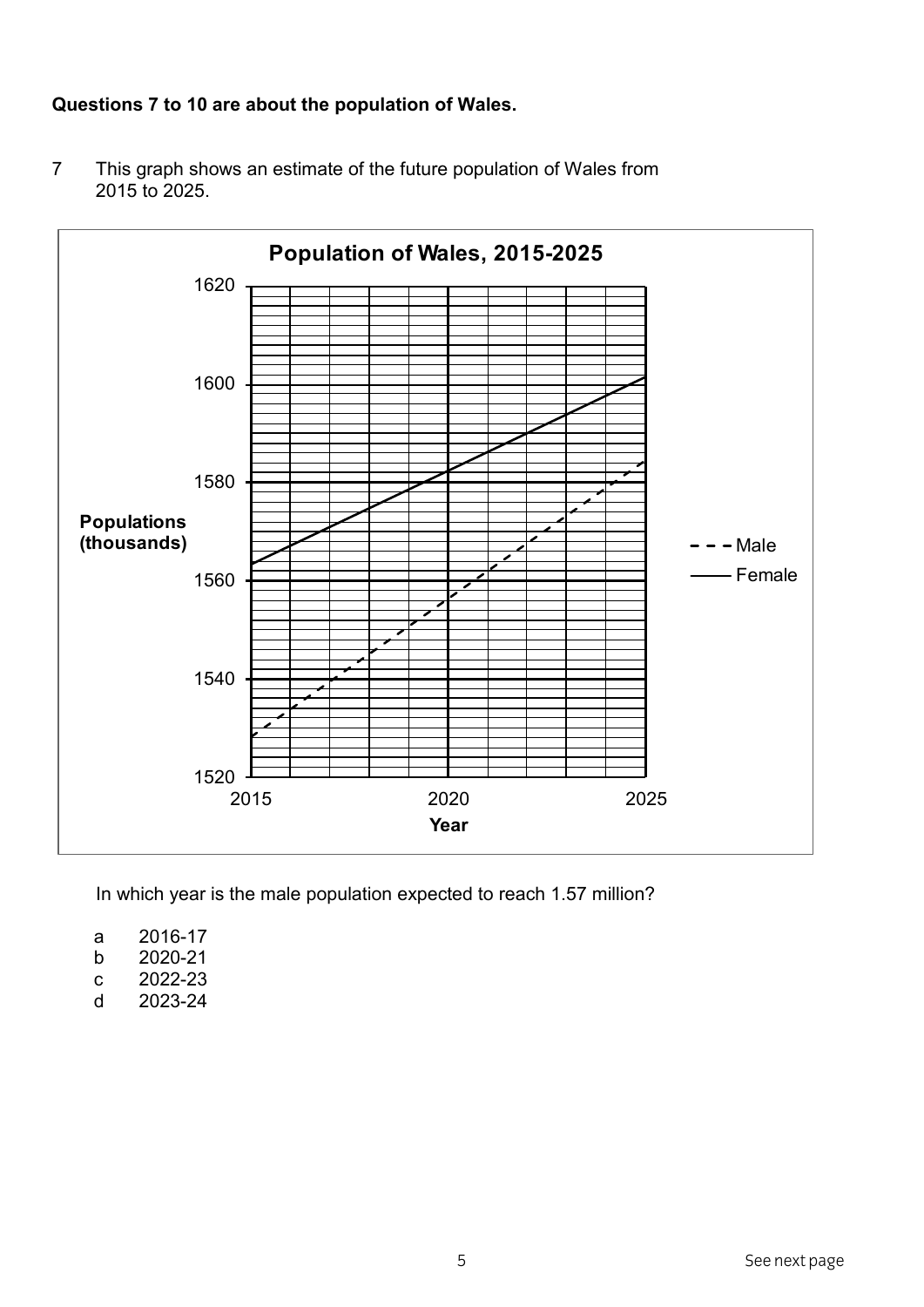$\bf{8}$ The population of a city in Wales in 2004 was  $3.17 \times 10^5$  people.

The population increased by 37 000 people between 2004 and 2014.

What was the population of the city in 2014?

- 40170  $\mathsf{a}$
- 68700  $\mathsf b$
- 354000  $\mathbf{C}$
- 3207000  $\mathsf{d}$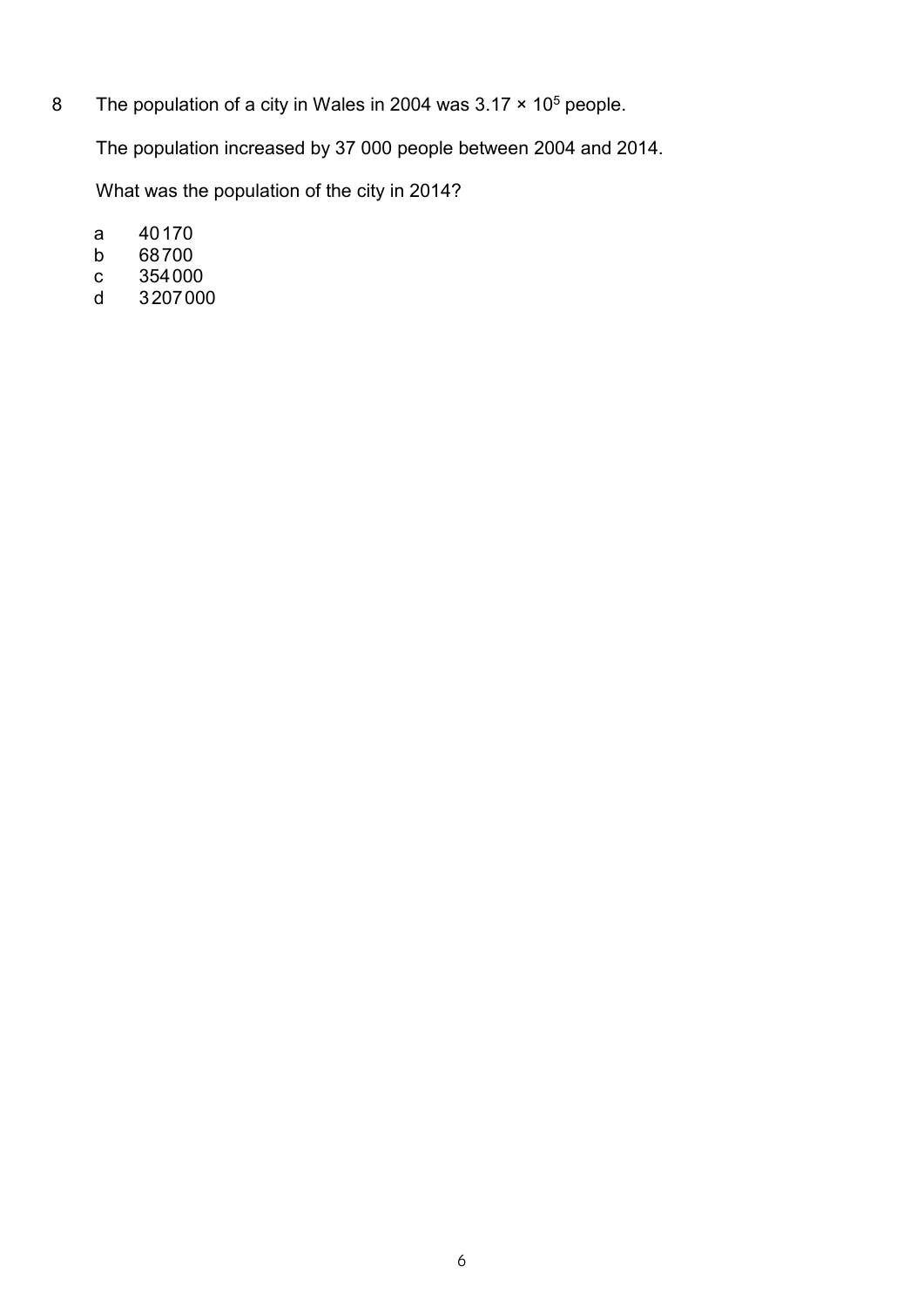9 This graph shows the number of young people in a Welsh local authority area.



Which one of these statements is true?

- a The greatest increase in the number of 0-4 year olds was between 2009 and 2014
- b Between 1999 and 2014, the number of 0-15 year olds decreased by 1400
- c The greatest decrease in the number of  $5-15$  year olds was between 1999 and 2004
- d There were 3 times as many 5-15 year olds as 0-4 year olds in 2014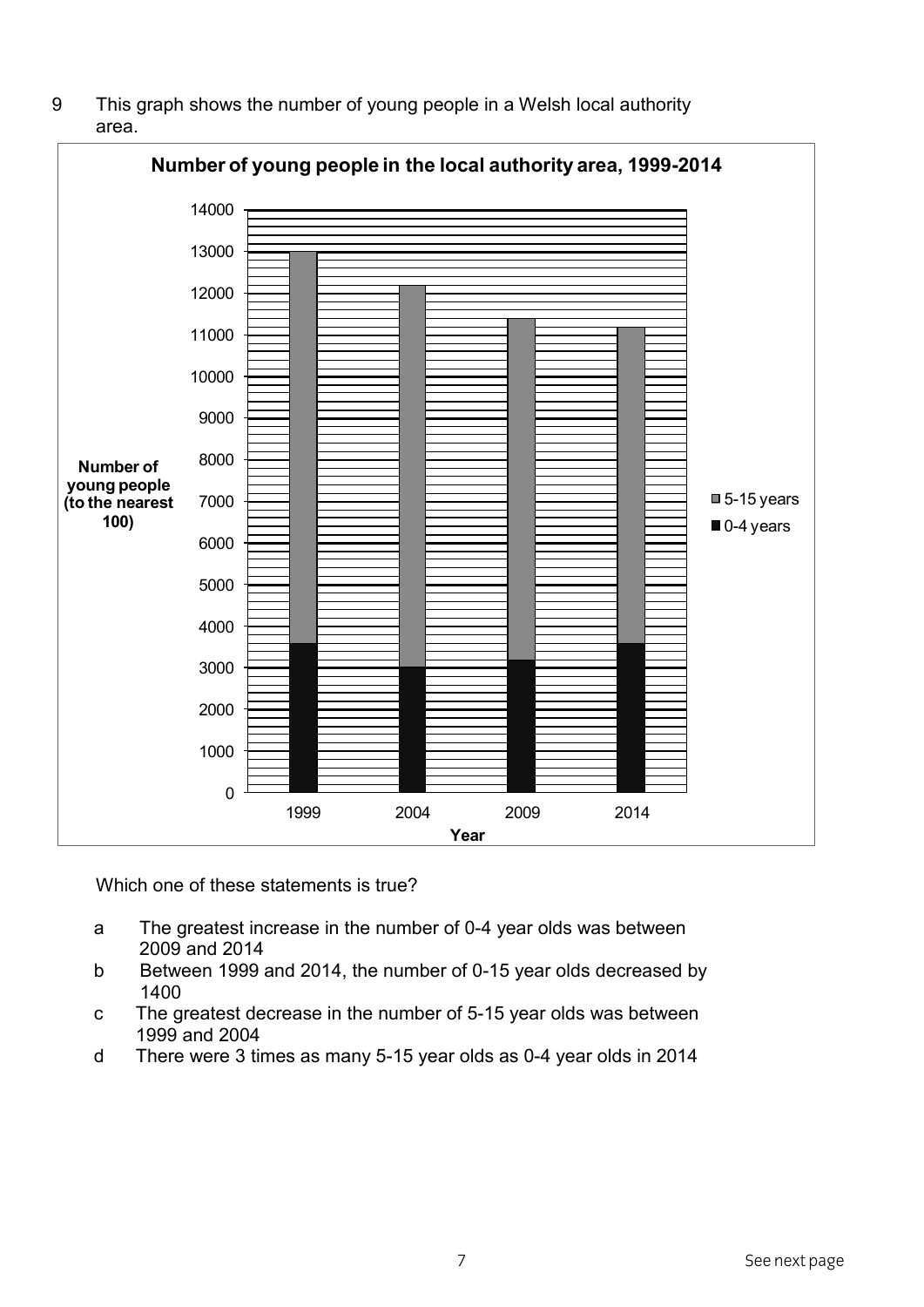Population density is the average number of people per square kilometre of 10  $land.$ 

| <b>Local authority</b> | <b>Population in 2014</b><br>(nearest 1000) | <b>Area</b><br>(to the nearest 10 $km^2$ ) |
|------------------------|---------------------------------------------|--------------------------------------------|
| Monmouthshire          | 92000                                       | 850                                        |
| Vale of Glamorgan      | 128000                                      | 340                                        |
| Carmarthenshire        | 185000                                      | 2400                                       |
| Swansea                | 241000                                      | 380                                        |

This table shows the population density of some Welsh local authorities.

Use estimation to select which of these local authorities has the lowest population density.

- Carmarthenshire a
- Monmouthshire  $b$
- $\mathbf{C}$ Swansea
- Vale of Glamorgan  $\mathsf{d}$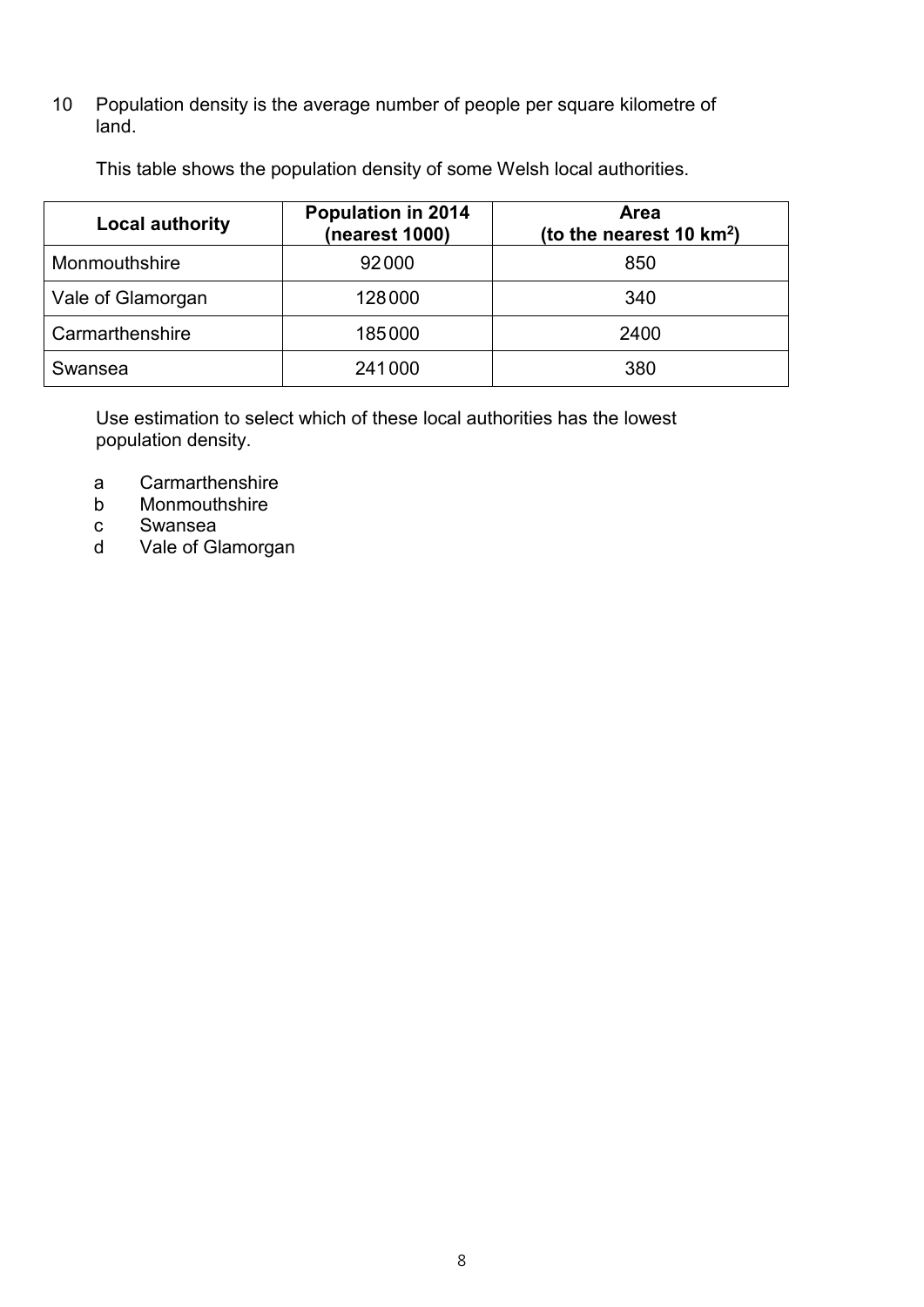## **Questions 11 to 16 are about breakfast cereals.**

11 A manufacturer makes cereal bars.

This formula gives the volume of the package for a cereal bar.

 $V = \underline{Lwh}$  $\sim$  2

> where V is the volume in  $cm<sup>3</sup>$  $L$  is the length in cm h is the height in cm w is the width in cm

Rearrange the formula to give the length of the package.

a 
$$
L = \frac{V}{2wh}
$$
  
b  $L = \frac{2hw}{V}$   
c  $L = \frac{wh}{2V}$   
d  $L = \frac{2V}{wh}$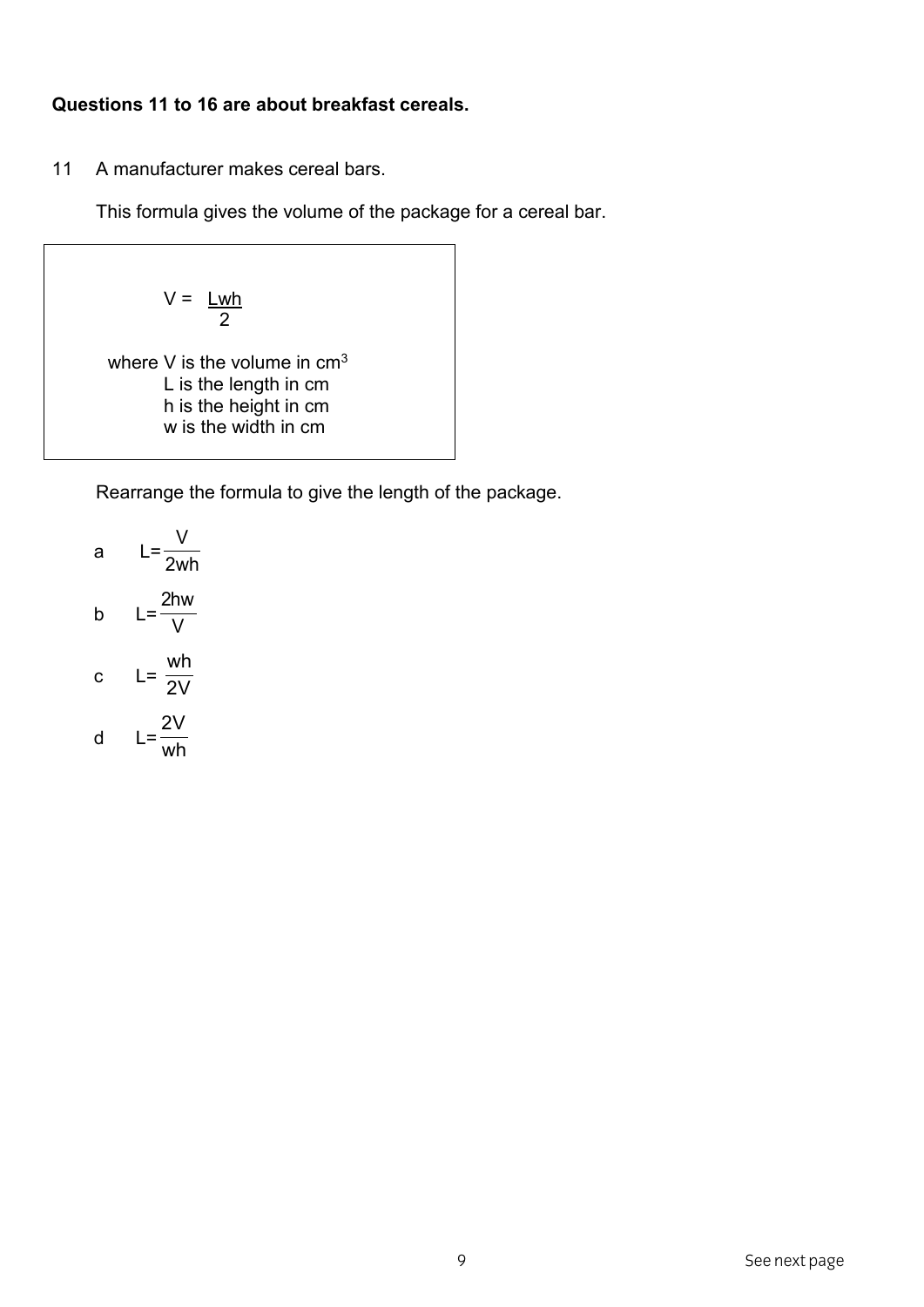$12$ The company makes a value pack of cereal bars.

> Diagram NOT accurately drawn  $\overline{A}$  $59^\circ$

The end of the pack has this shape.

What is the size of the angle between the top and the sloping side of the shape (angle A on the diagram)?

- $149^\circ$ a
- $121^\circ$  $\mathsf{b}$
- $\mathbf{C}$  $118^\circ$
- $31^\circ$  $\mathsf{d}$
- 13 This diagram shows the end of a value pack of cereal bars.



3 cm

Which of these gives the length of the sloping side of the shape (side S on the diagram)?

- $\sqrt{(5-3)}$ a
- $\sqrt{(5^2-3^2)}$  $b$
- c  $\sqrt{(5+3)}$
- d  $\sqrt{(5^2+3^2)}$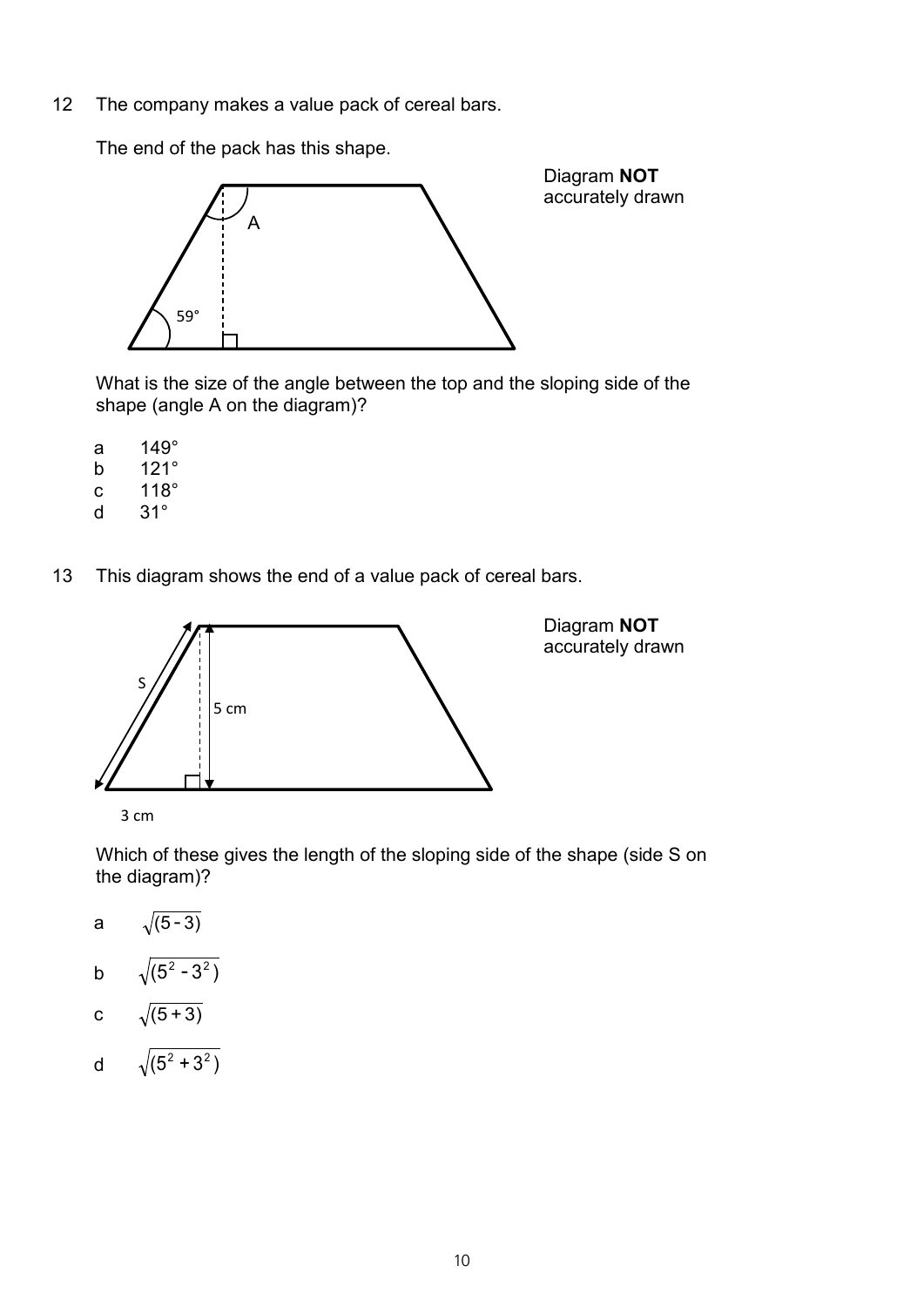14 The company sells cereals in a pack with the shape of a cylinder.

This is the formula for the volume of a cylinder.

$$
V = \frac{3d^2h}{4}
$$
  
where V is the volume in cm<sup>3</sup>  
d is the diameter in cm  
h is the height in cm

The cereal pack has:

- $\bullet$  diameter of 8 cm
- $\bullet$  height of 25 cm.

What is the volume of the pack?

- a  $300 \text{ cm}^3$
- b  $1200 \text{ cm}^3$
- c  $3600 \text{ cm}^3$
- d  $3750 \text{ cm}^3$
- 15 A cereal bar weighs 50 grams.

The sugar content is 18 grams.

A larger cereal bar is made to the same recipe, but with a weight of 60 grams.

What is the sugar content of the 60 gram cereal bar?

a 19.2 g

- b  $21.0 g$
- c  $21.6 g$
- d 28.0 g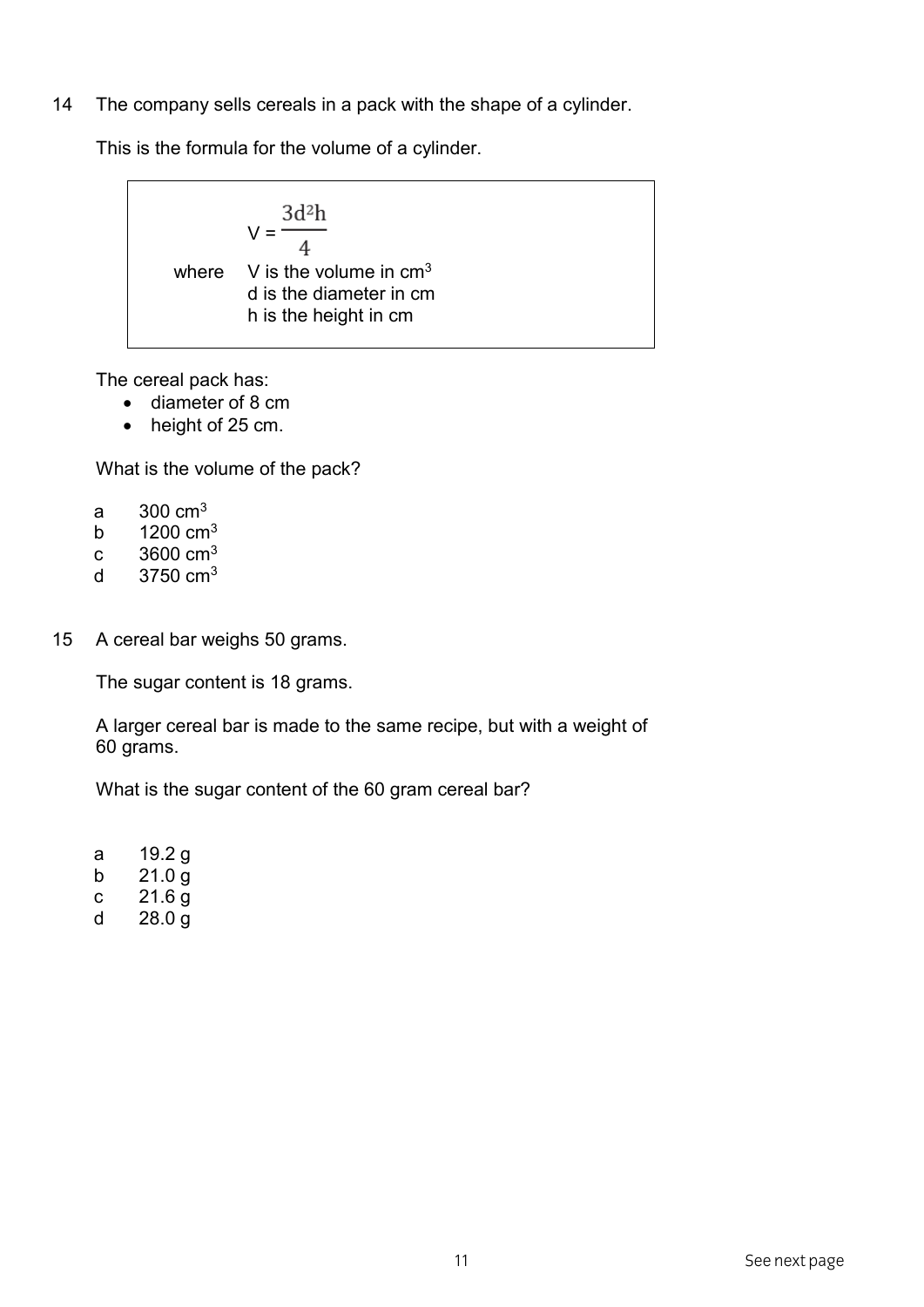A survey found that the average weekly consumption of breakfast cereals in the UK is  $1.5 \times 10^{-1}$  kilograms per person.  $16$ 

There are  $6.4 \times 10^7$  people in the UK.

If the survey results are accurate, what is the total weekly consumption of breakfast cereals in the UK?

 $9.6 \times 10^5$  kg  $\mathsf{a}$  $9.6 \times 10^6$  kg<br> $9.6 \times 10^7$  kg  $b$  $\mathbf{C}$  $9.6 \times 10^8$  kg  $d$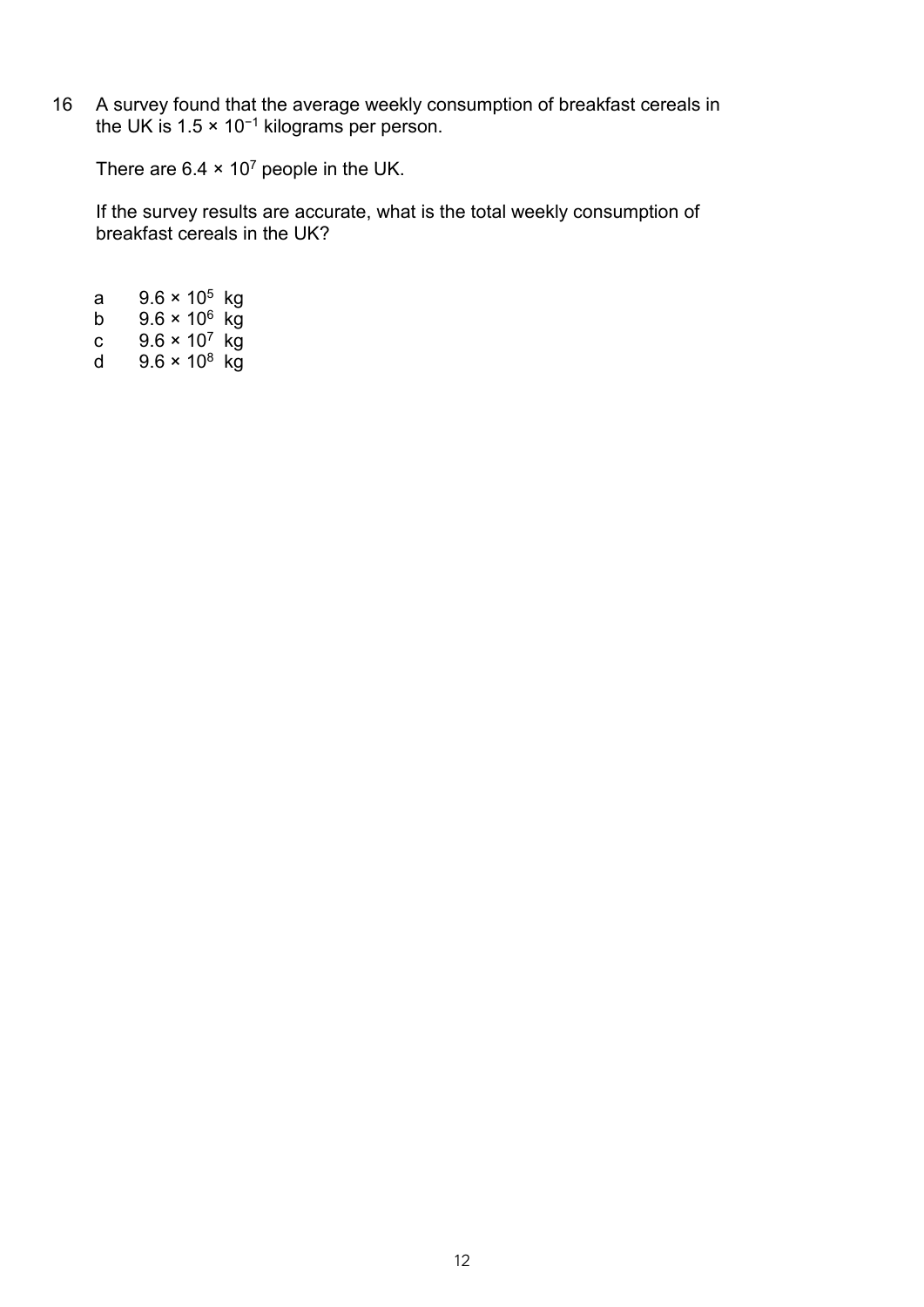# Questions 17 to 22 are about the speed of traffic on a road.

This cumulative frequency graph shows the results of a survey of the speed  $17$ of traffic on Trebyn Road.

Speed of traffic on Trebyn Road 100 90 80 70 60 **Cumulative** percentage 50 40 30 20  $10$  $\overline{0}$ 25 30 35 45 50 20 40 Speed in miles per hour (mph)

What percentage of the traffic was travelling at a speed of more than 30 mph?

- 31%  $\mathsf{a}$
- 32%  $\mathsf{b}$
- 68%  $\mathbf{c}$
- 69%  $\mathsf{d}$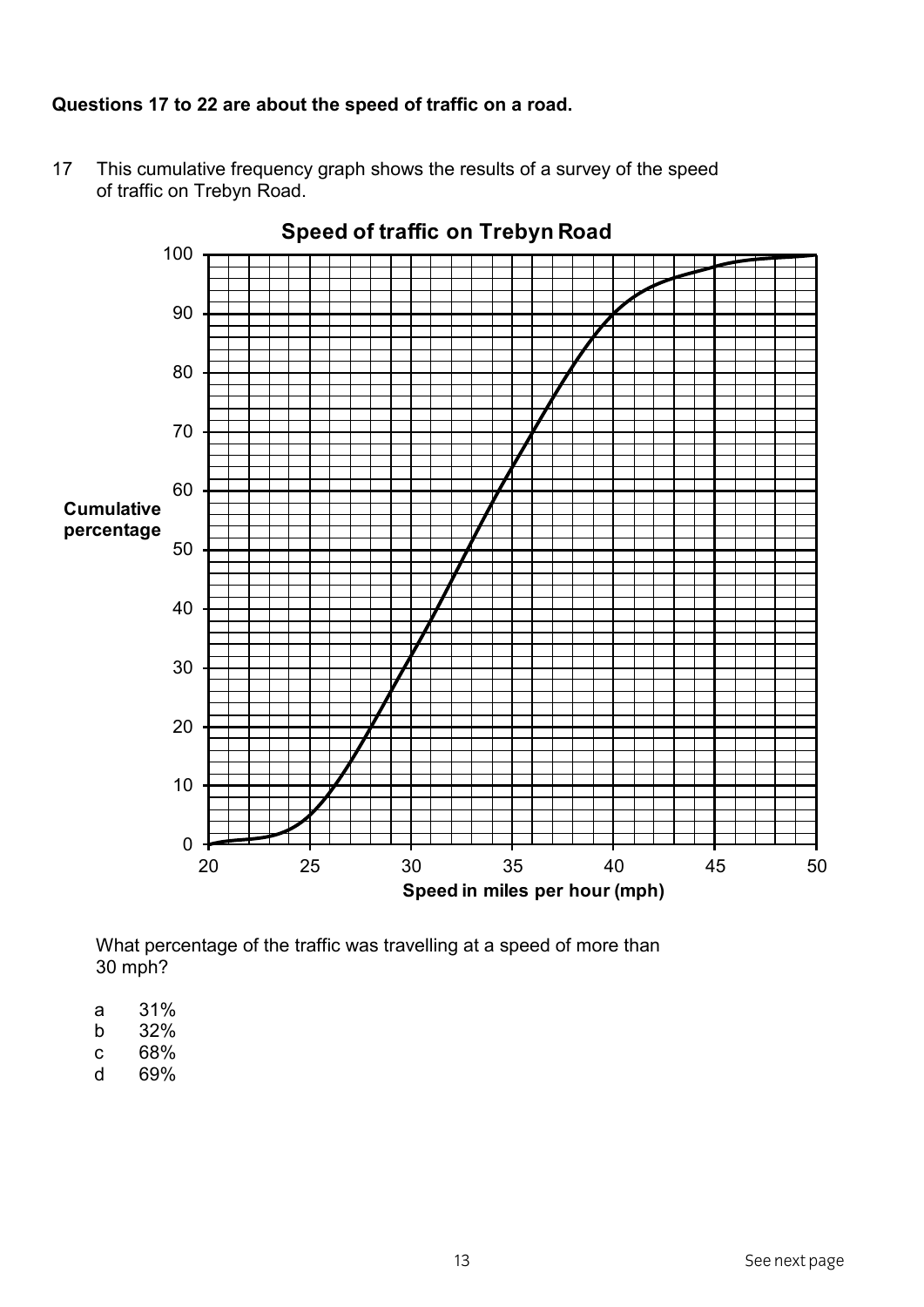This cumulative frequency graph shows the results of a survey of the speed 18 of traffic on Trebyn Road.



Which of these is closest to the interquartile range of the traffic speeds?

- 8 mph a
- $29$  mph  $b$
- 37 mph  $\mathbf{C}$
- $79$  mph  $\mathsf{d}$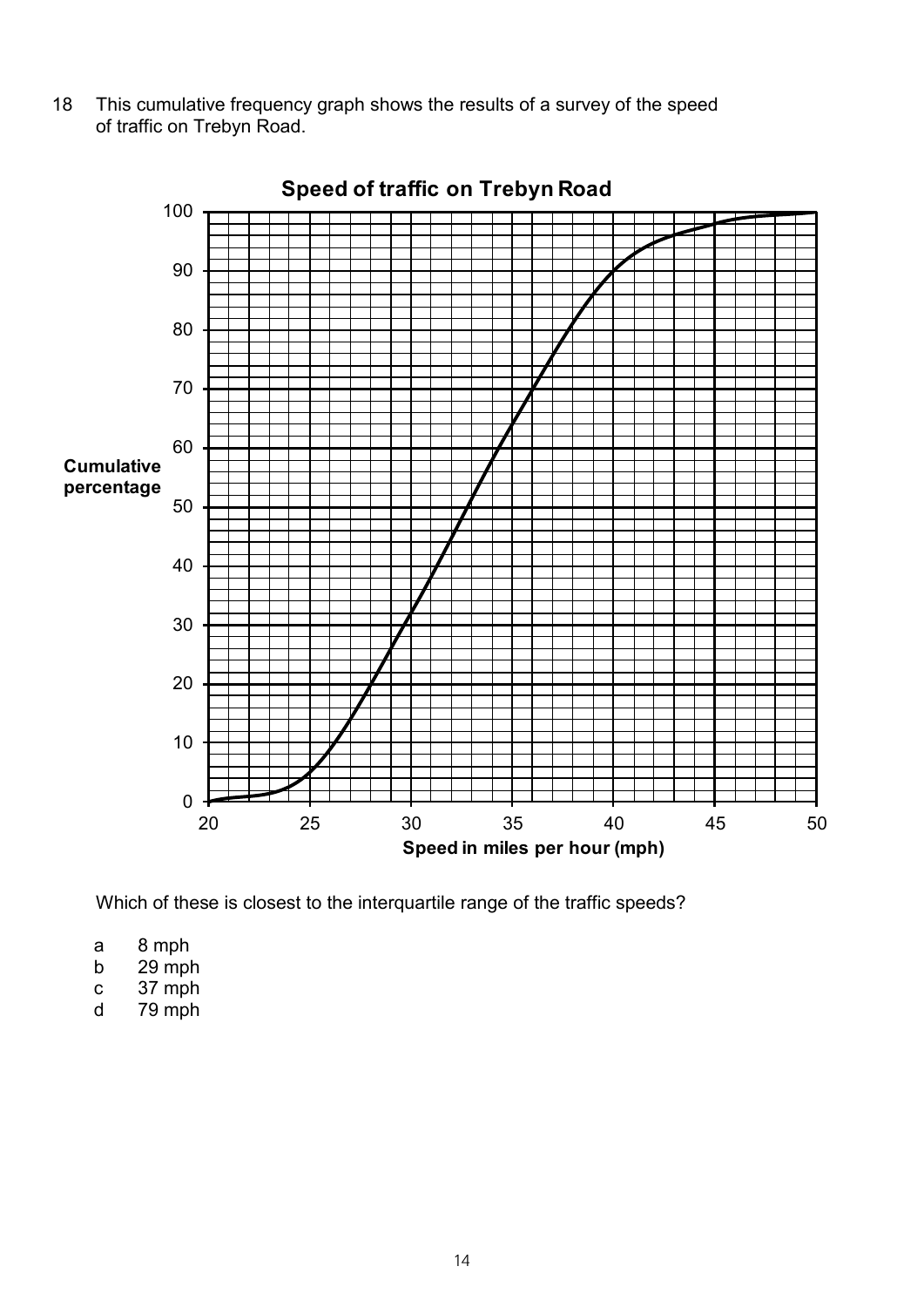The road is improved and a new survey of traffic speed is carried out. 19

This table shows the results of the new survey.

| Speed (mph) | Percentage<br>of vehicles<br>(%) |
|-------------|----------------------------------|
| $15 - 20$   | 5                                |
| 20-25       | 25                               |
| 26-30       | 29                               |
| $31 - 35$   | 33                               |
| 36-40       | 7                                |
| 41-45       | 1                                |
| 46-50       | O                                |

In which group is the median speed of the vehicles?

- 26-30 mph  $\mathsf{a}$
- 31-35 mph  $b$
- 36-40 mph  $\mathbf{C}$
- 41-45 mph d
- What percentage of the speeds is lower than 31 mph? 20
	- 29%  $\mathsf{a}$
	- 33%  $\mathsf b$
	- 59%  $\mathbf{c}$
	- $\mathsf{d}$ 92%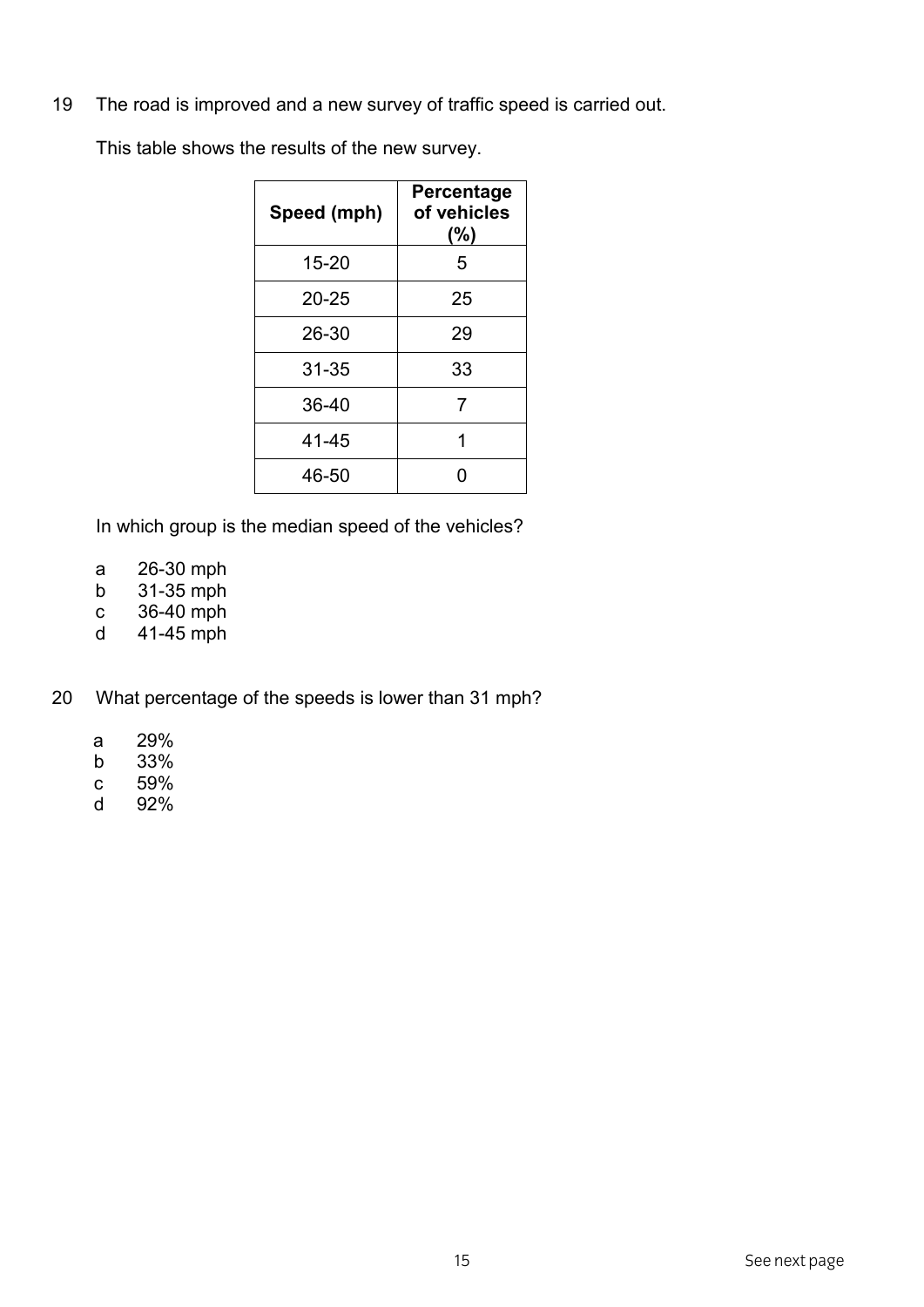$21$ A stretch of road is 2.4 miles long.

> How much longer will it take to drive this distance at 30 mph instead of 40 mph?

- 1 minute 12 seconds  $\mathsf{a}$
- $b$ 1 minutes 20 seconds
- $\mathbf{c}$ 2 minutes 50 seconds
- $\mathsf{d}$ 4 minutes 17 seconds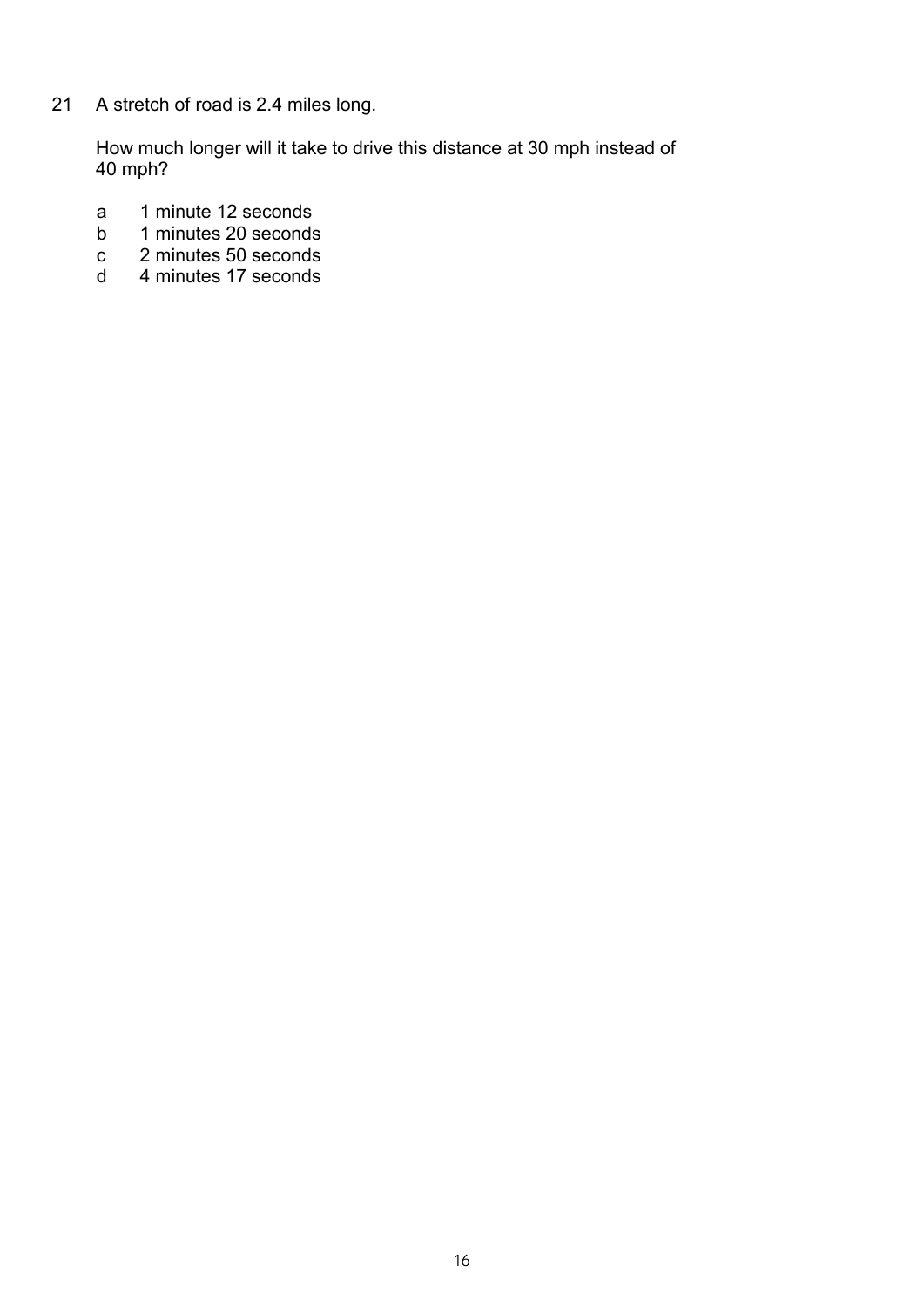A speed awareness course is arranged for drivers who go too fast. 22

This scatter graph shows the age and the driving speed of 15 drivers.



What fraction of the drivers on the course were over 40 years old and driving at over 50 mph?

- $\frac{3}{5}$  $\mathsf{a}$
- $\frac{2}{5}$  $b$
- 
- $\frac{1}{3}$  $\mathbf C$
- $rac{1}{5}$  $\mathsf d$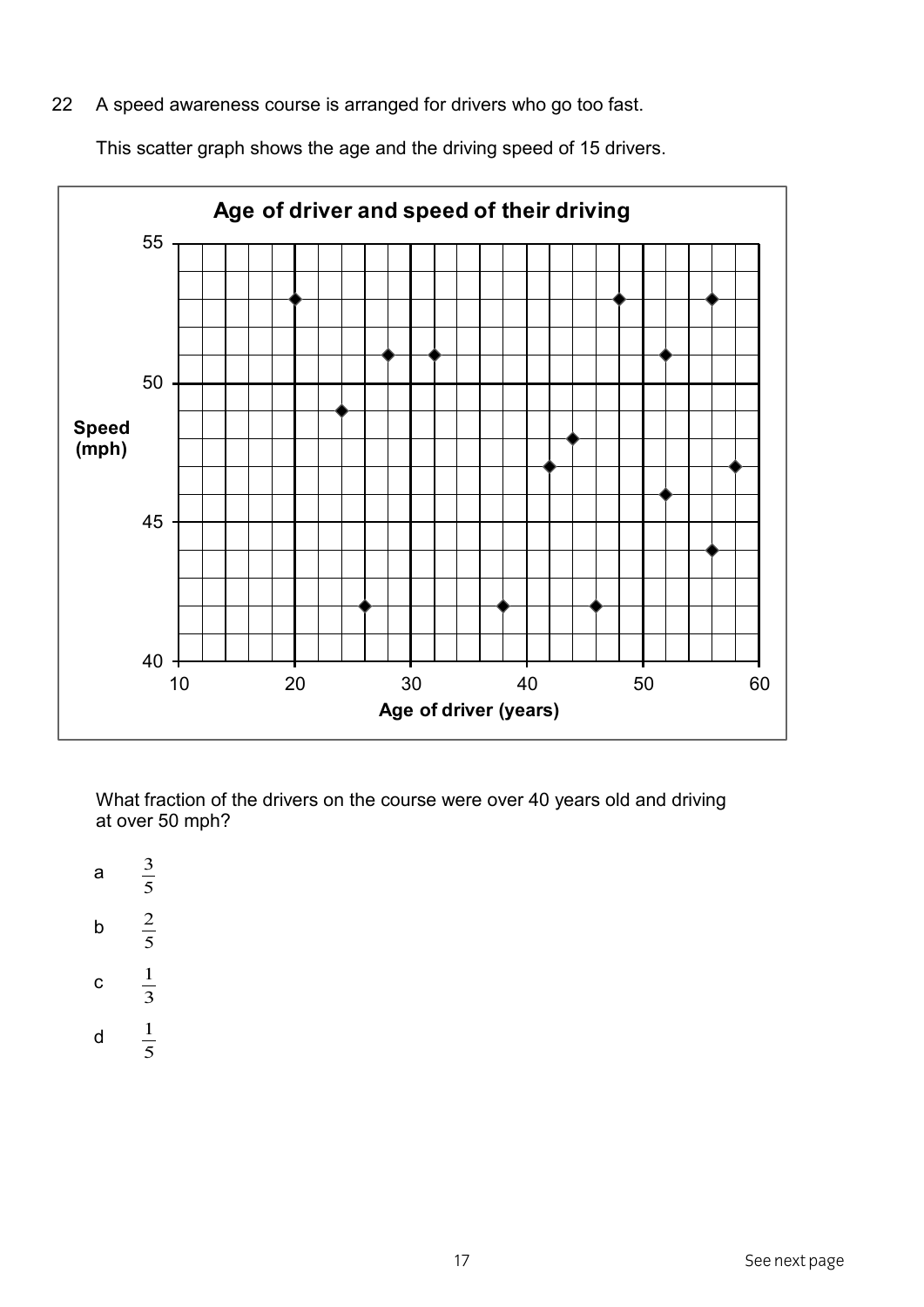## Questions 23 to 27 are about dairy farming.

23 On average, Welsh farms produce 1.54 billion litres of milk a year.

There are 220 000 dairy cows on Welsh farms.

1 billion =  $1000$  million

What is the average amount of milk per year produced by each cow?

- a 70 000 litres
- b 7000 litres
- c 700 litres
- d 70 litres
- 24 The farmer rents a field to graze some cows.

The field has an area of 6 hectares.

The annual rent is £120 per acre.

The farmer uses this information:

1 hectare is equivalent to 2.5 acres

What is the total annual rent for the field?

- a £288
- b £1500
- c £1800
- d  $£2880$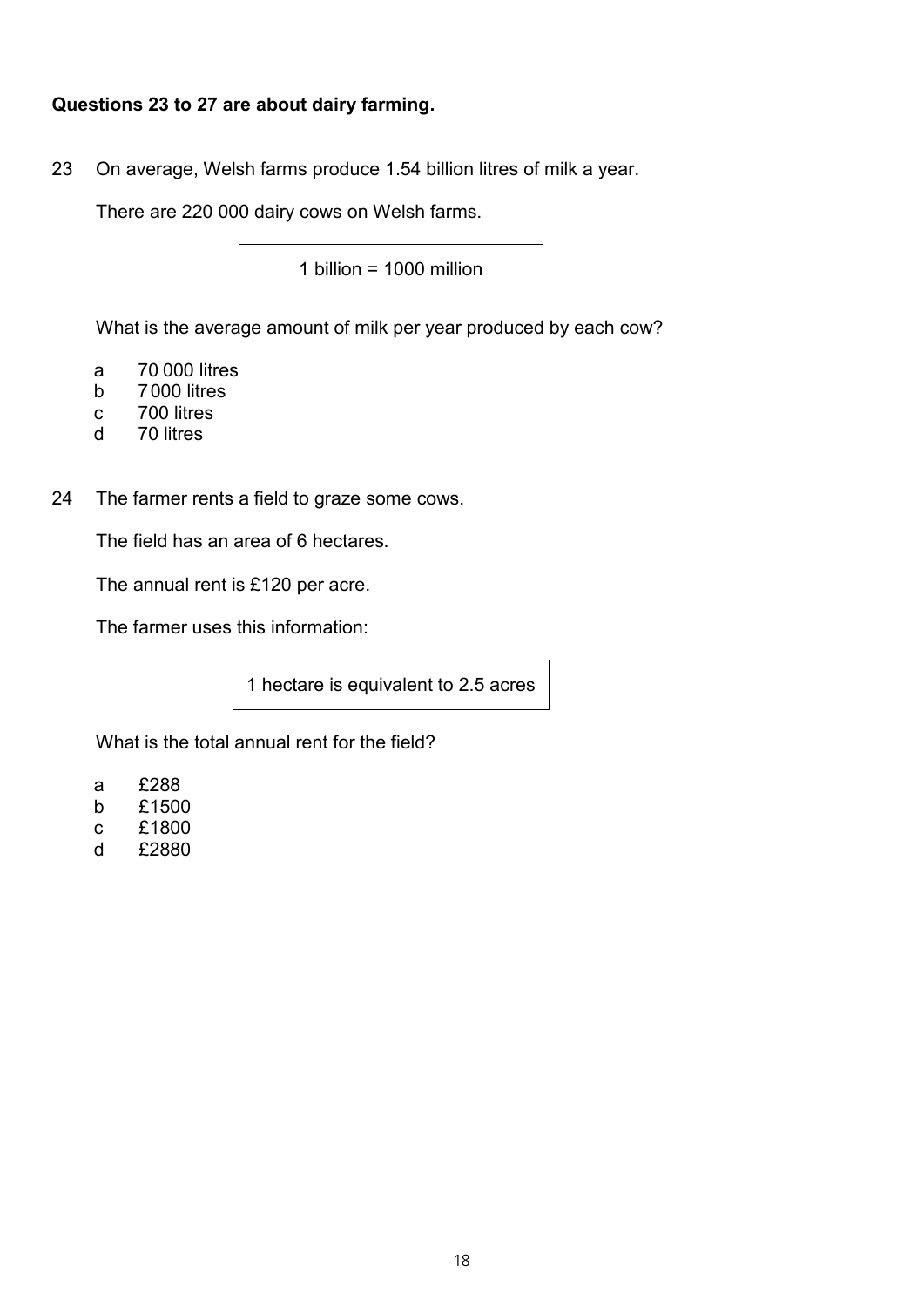25 A farmer works out the area of a field.

This diagram shows the dimensions of the field.



What is the area of the field?

- a 1.52 ha
- b 2.16 ha
- c 2.36 ha
- d 2.80 ha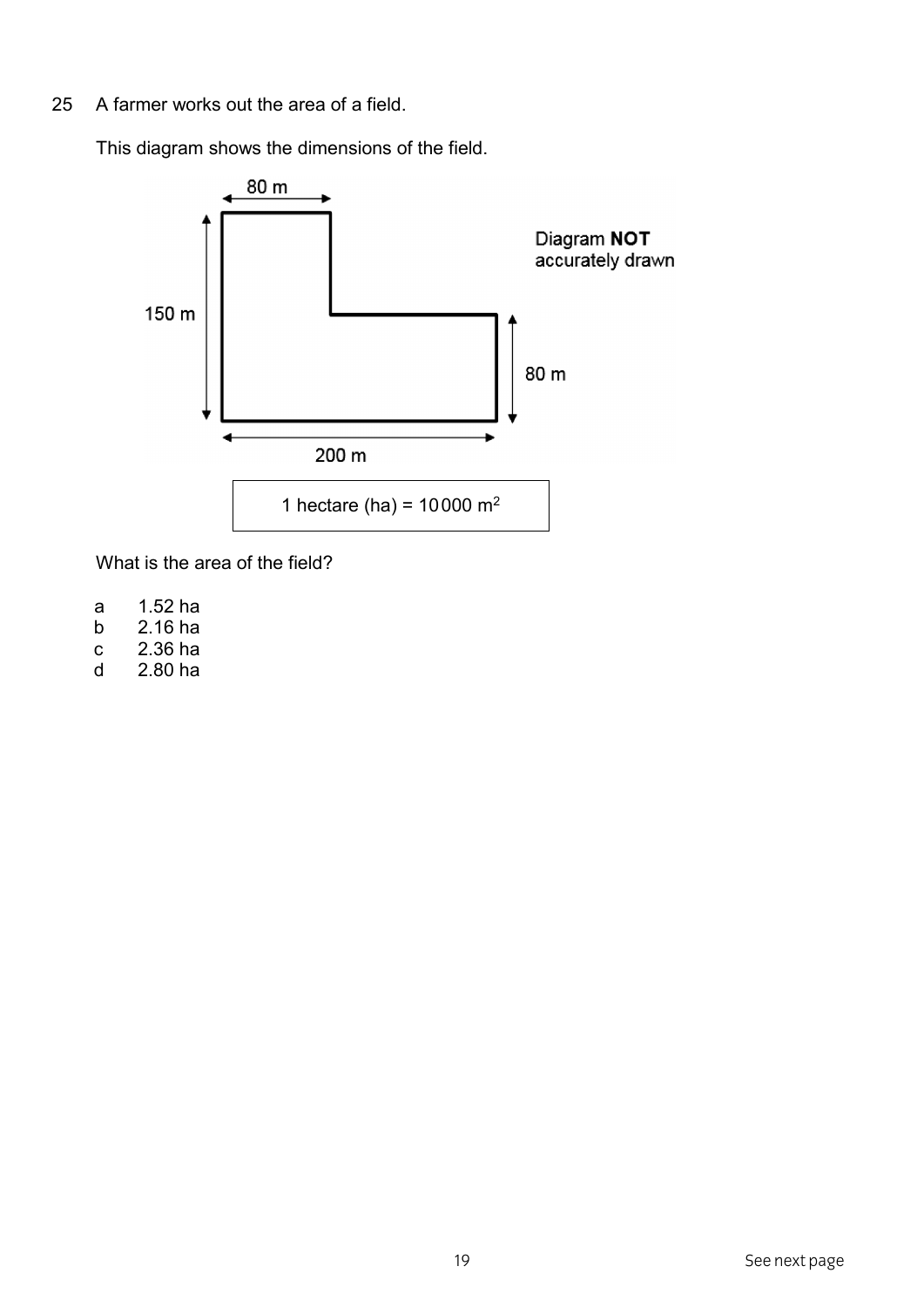26 These are the prices of bottles of milk in a shop.

| <b>Value Milk</b> |  | Local Milk |
|-------------------|--|------------|
| 4 pints           |  | 2 litres   |
| only £1.00        |  | £1.50      |

Use this information:

1 litre is equivalent to 1.75 pints

What is the difference in the cost per pint between the two bottles of milk, to the nearest penny?

- The value milk is 18p per pint cheaper. a
- The local milk is 18p per pint cheaper.  $b$
- The value milk is 25p per pint cheaper.  $\mathbf{C}$
- The local milk is 25p per pint cheaper.  $\mathsf{d}$
- Every year,  $8.8 \times 10^8$  litres of Welsh milk are processed to make cheese. 27

It takes 11 litres of milk to make each kilogram of cheese.

1 tonne (t) =  $1000$  kg

How much cheese is made per year from Welsh milk?

- 8000 t a
- 80000 t  $\mathsf{b}$
- $\mathbf{C}$ 800000 t
- $\mathsf{d}$ 8000000 t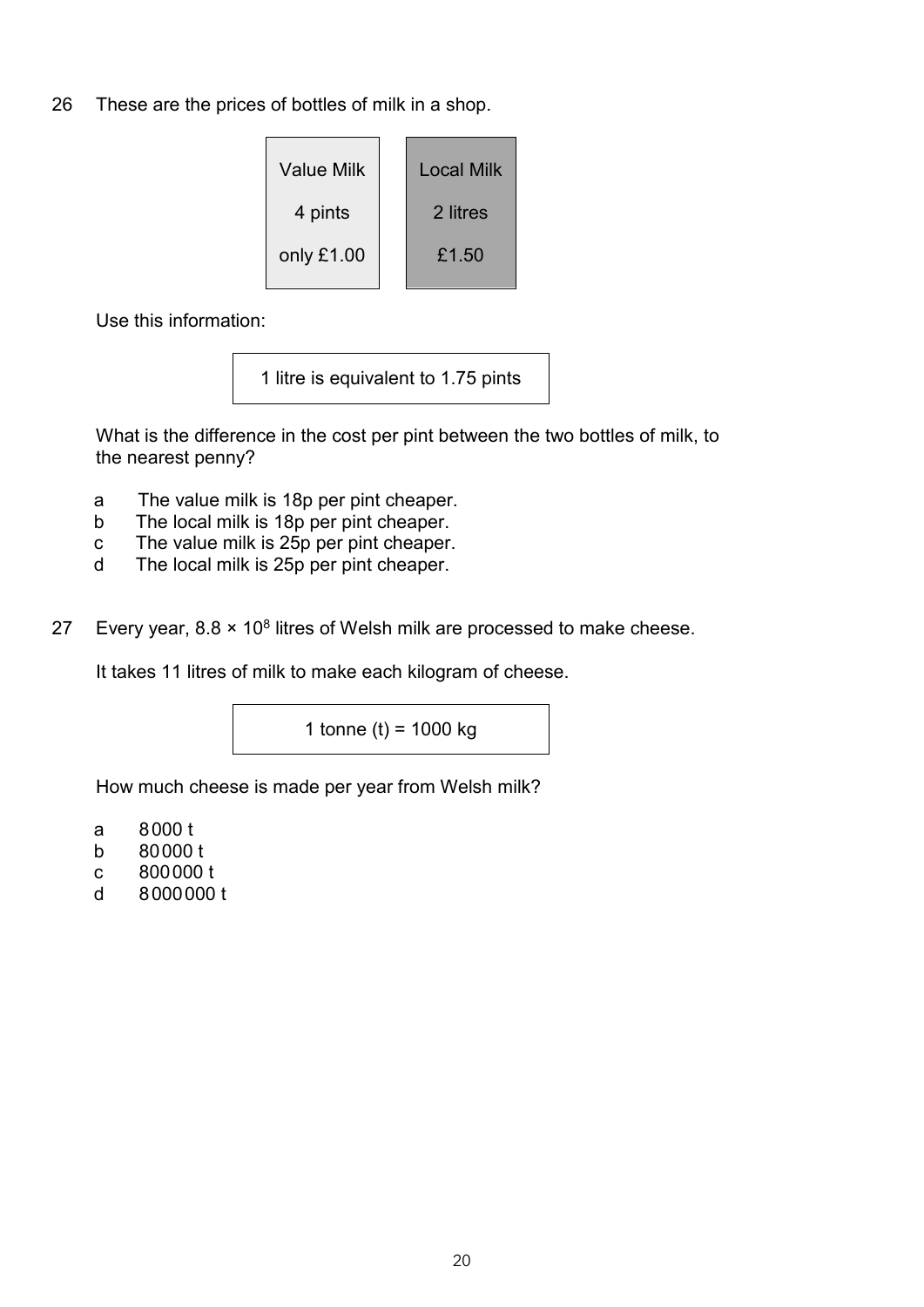#### Questions 28 to 30 are about gyms and fitness.

28 A fitness test involves exercising for a short time and then counting pulse rates.

This formula gives a fitness score:

$$
Fitness score = \frac{100t}{p_1 + p_2 + p_3}
$$

where t is the time of the exercise in seconds  $p_1$  is the pulse rate at the 1<sup>st</sup> count, in beats per minute (bpm)  $p_2$  is the pulse rate at the  $2^{nd}$  count, in bpm<br>p<sub>3</sub> is the pulse rate at the  $3^{rd}$  count, in bpm

These are a man's pulse rates after exercising:

- $\bullet$  1<sup>st</sup> count, 150 bpm
- $\bullet$  2<sup>nd</sup> count, 130 bpm
- $\bullet$  3<sup>rd</sup> count, 120 bpm.

His fitness score is 80

For how long did the man exercise?

- 3 minutes 20 seconds a
- $b$ 4 minutes 30 seconds
- $\mathbf{C}$ 4 minutes 48 seconds
- $\mathsf{d}$ 5 minutes 20 seconds